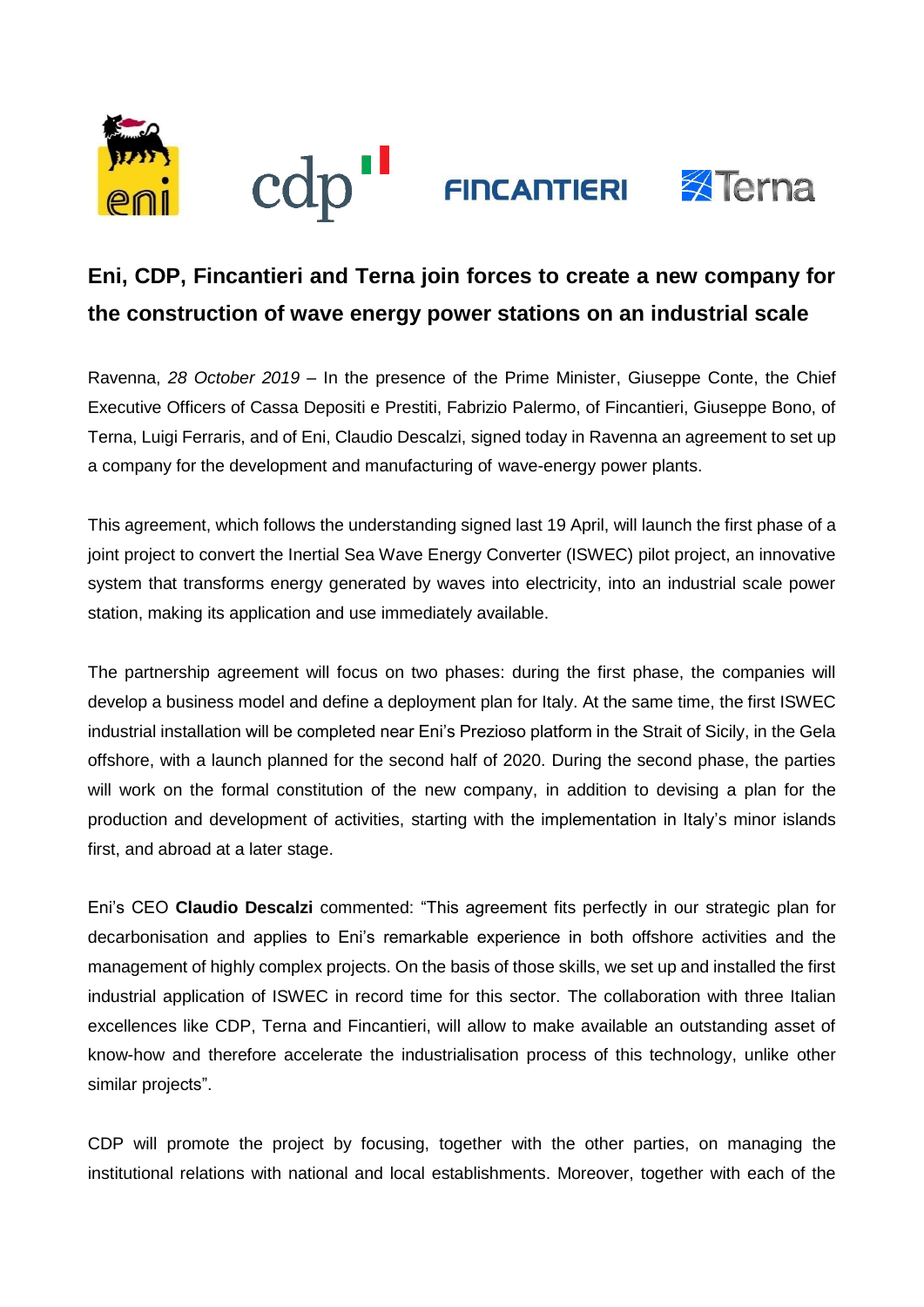parties involved, it will evaluate economical and financial profiles and the most suitable forms of financial support to the energy produced within the project.

CEO **Fabrizio Palermo** commented: "This agreement, as the result of collaboration among companies in which the CDP Group has a stake, intends to develop an extremely innovative technology. This system will generate value both locally and for the whole community, and is consistent with our strategy that aims at gradually directing our Group's activities and investments towards the support of the energy transition and against climate change".

Fincantieri will offer its industrial and technical shipbuilding skills for the development and deployment of the first "full scale" industrial application.

CEO **Giuseppe Bono** remarked: "This large-scale industrial and technological cooperation, that sees our company working together with the likes of Eni, Terna and CDP, opens a new frontier in Italy for the utilisation or renewable energy, while managing to enhance our Country's morphology at the same time. Fincantieri is recognised as the leading authority in the naval and maritime field and we are confident that, thanks to the synergies among the parties, this state-of-the-art project will mark a turning point for the sustainable development of the country".

Terna will contribute with its industrial and technical know-how applied to electric engineering for the development and deployment of the first "full scale" industrial application and its integration with the power grid.

CEO **Luigi Ferraris** said: "The initiative launched in association with Eni, CDP and Fincantieri will allow us to further share our experience and know-how in innovation, technology and research applied to the energetic transition. It's an important partnership that, using new enablers, will help to boost our country's role within the European energy system, in an increasingly decarbonised and sustainable scenario".

ISWEC is an extremely innovative system, and its high complementarity can allow to overcome the limits that have so far hindered the deployment of wave energy conversion technologies in the past. In fact, it's the only one in the world with a smart grid hybrid system equipped with both a photovoltaic and energy storage system suitable to supply power to medium-large offshore assets, as well as providing fully renewable energy to remote, unconnected to the grid places such as minor islands, where the deployment plan will mostly focus on at this stage.

Italy will benefit from a number of significant advantages: wave power energy can be implemented capitalising on the extensive coastline of the country, with an environmental impact even lower than the main renewable energy technologies developed on the mainland.